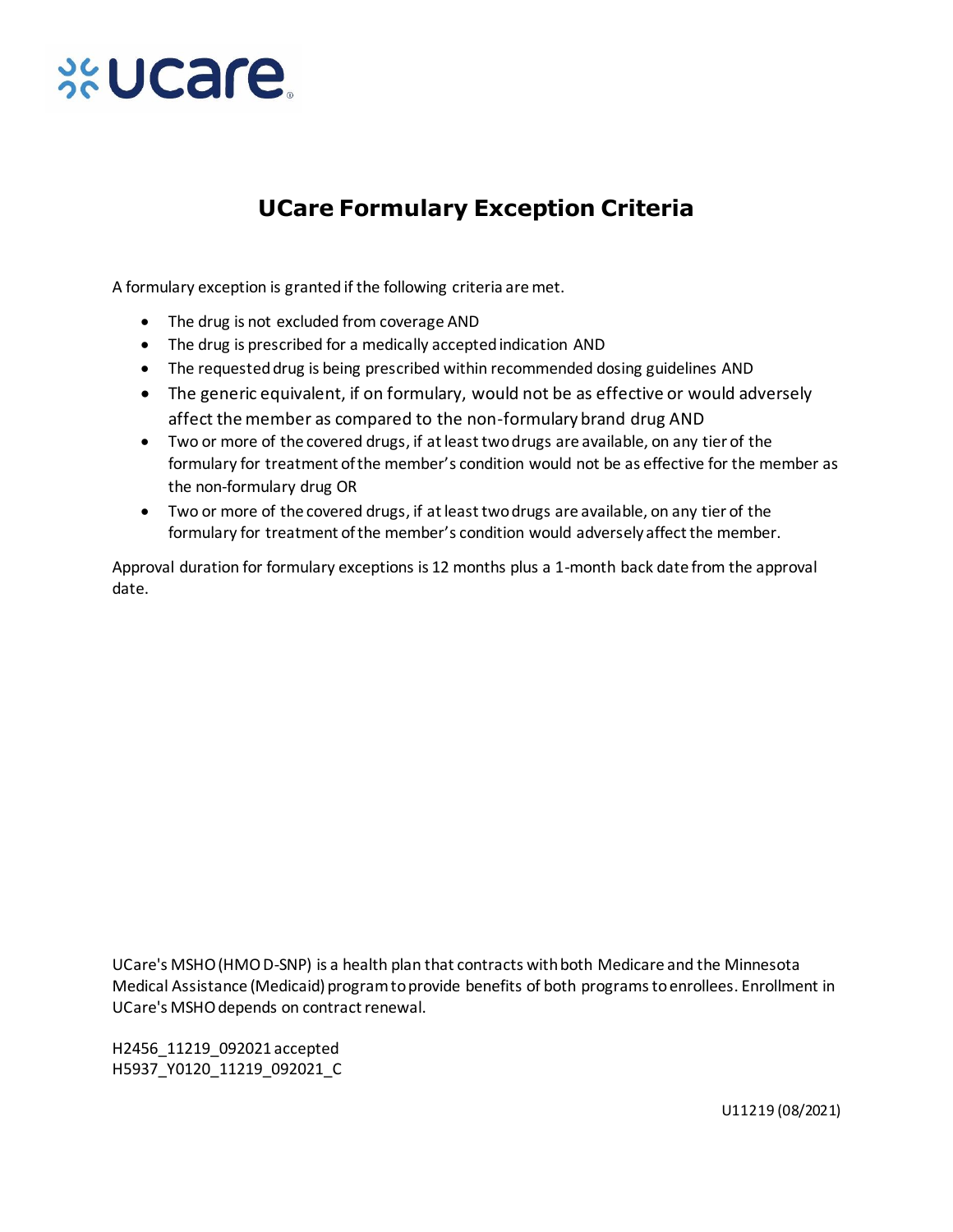# Toll free 1-800-203-7225, TTY 1-800-688-2534

Attention. If you need free help interpreting this document, call the above number.

ያስተውሉ፡ ካለምንም ክፍያ ይህንን ዶኩመንት የሚተረጉምሎ አስተርጓሚ ከፈለጉ ከላይ ወደተጻፈው የስልክ ቁጥር ይደውሉ።

ملاحظة: إذا أردت مساعدة مجانية لترجمة هذه الوثيقة، اتصل على الرقم أعلاه.

သတိ။ ဤစာရက်စာတမ်းအားအခမဲ့ဘာသာပြန်ပေးခြင်း အကူအညီလိုအပ်ပါက၊ အထက်ပါဖုန်းနံပါတ်ကိုခေါ် ဆိုပါ။

កំណត់សំគាល្ង ។ បើអ្នកត្រូវការជំនួយក្នុងការបកប្រែឯកសារនេះដោយឥតគិតថ្លៃ សូមហៅទូរស័ព្ទតាមលើខខាងលើ ។

請注意,如果您需要免費協助傳譯這份文件,請撥打上面的電話號碼。

Attention. Si vous avez besoin d'une aide gratuite pour interpréter le présent document, veuillez appeler au numéro ci-dessus.

Thov ua twb zoo nyeem. Yog hais tias koj xav tau kev pab txhais lus rau tsab ntaub ntawy no pub dawb, ces hu rau tus najnpawb xov tooj saum toj no.

ပ§သူဉ်ပ§သးဘဉ်တက့∫ႉ ဖဲနမ့ှ္လြဉ်ဘဉ်တျ်မၤစၢၤကလီလၢတ္ပါကကျိုးထံဝဲဒဉ်လံံ§ တီလံံ§မီတခါအံၤန္ဉွာ်ႇကိုးဘှဉ် လီတဲစိနိ<sup>1</sup>ဂံ1်လၢထးအံၤန္ ဉ်တက္s်.

알려드립니다. 이 문서에 대한 이해를 돕기 위해 무료로 제공되는 도움을 받으시려면 위의 전화번호로 연락하십시오.

ໂປຣດຊາບ. ຖ້າຫາກ ທ່ານຕ້ອງການການຊ່ວຍເຫຼືອໃນການແປເອກະສານນີ້ຟຣີ, ຈົ່ງ ໂທຣໄປທີ່ໝາຍເລກຂ້າງເທີງນີ້.

Hubachiisa. Dokumentiin kun tola akka siif hiikamu gargaarsa hoo feete, lakkoobsa gubbatti kenname bilbili.

Внимание: если вам нужна бесплатная помощь в устном переводе данного документа, позвоните по указанному выше телефону.

Digniin. Haddii aad u baahantahay caawimaad lacag-la'aan ah ee tarjumaadda (afcelinta) qoraalkan, lambarka kore wac.

Atención. Si desea recibir asistencia gratuita para interpretar este documento, llame al número indicado arriba.

Chú ý. Nếu quý vị cần được giúp đỡ dịch tài liệu này miễn phí, xin gọi số bên trên. LB2 (10-20)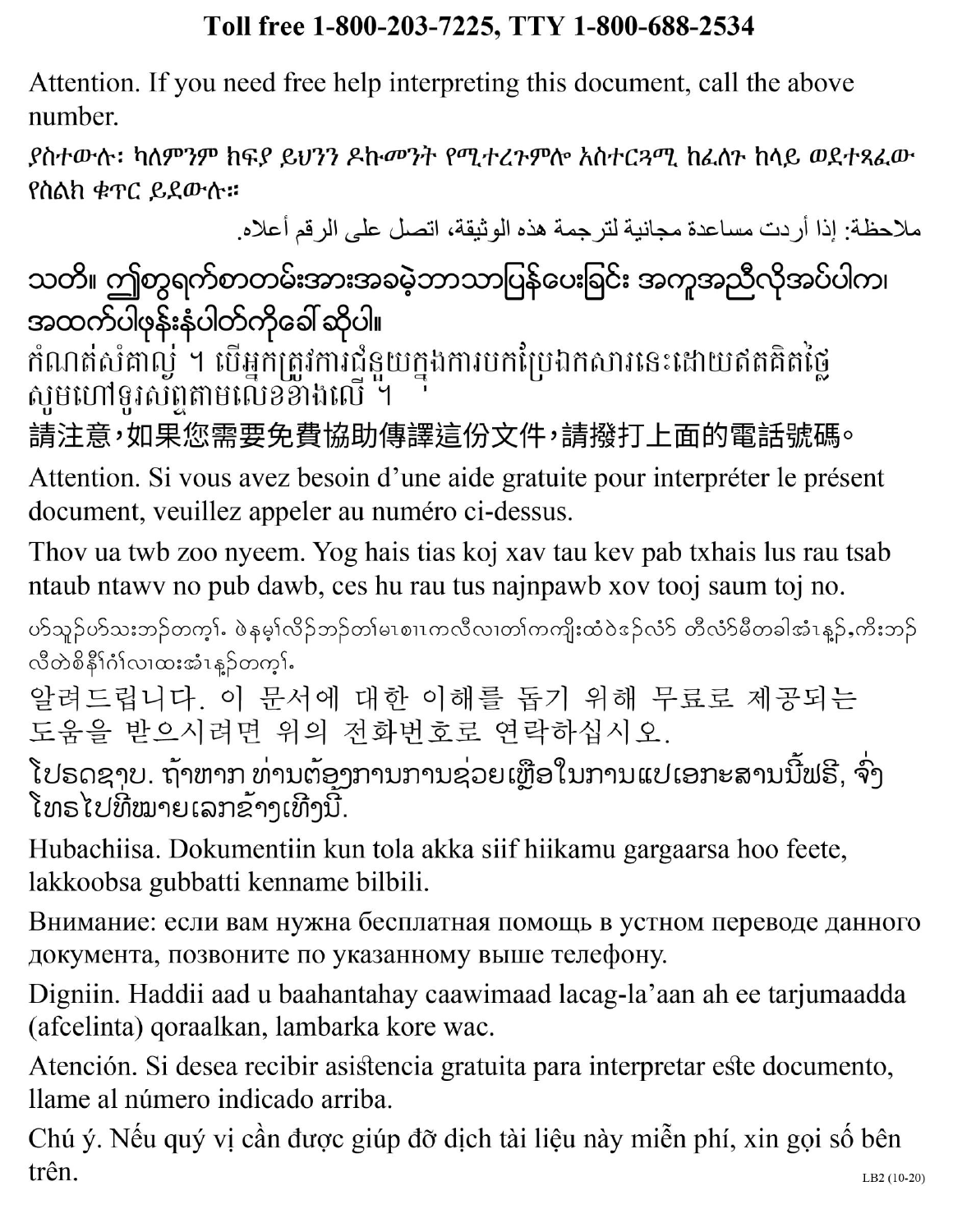## **Civil Rights Notice**

Discrimination is against the law. UCare does not discriminate on the basis of any of the following:

- race
- color  $\bullet$
- national origin  $\bullet$
- creed ٠
- religion

age

 $\bullet$ 

- sexual orientation  $\bullet$
- public assistance status  $\bullet$
- disability (including physical or mental impairment)
- $\bullet$  sex (including sex stereotypes and gender identity)
- marital status  $\bullet$
- political beliefs  $\bullet$
- medical condition
- health status
- receipt of health care services
- claims experience
- medical history
- genetic information  $\bullet$

**Auxiliary Aids and Services.** UCare provides auxiliary aids and services, like qualified interpreters or information in accessible formats, free of charge and in a timely manner, to ensure an equal opportunity to participate in our health care programs. Contact UCare at 612-676-3200 (voice) or 1-800-203-7225 (voice), 612-676-6810 (TTY), or 1-800-688-2534  $(TTY).$ 

Language Assistance Services. UCare provides translated documents and spoken language interpreting, free of charge and in a timely manner, when language assistance services are necessary to ensure limited English speakers have meaningful access to our information and services. **Contact** UCare at 612-676-3200 (voice) or 1-800-203-7225 (voice), 612-676-6810 (TTY), or 1-800-688-2534 (TTY).

### **Civil Rights Complaints**

You have the right to file a discrimination complaint if you believe you were treated in a discriminatory way by UCare. You may contact any of the following four agencies directly to file a discrimination complaint.

### U.S. Department of Health and Human Services' Office for Civil Rights (OCR)

You have the right to file a complaint with the OCR, a federal agency, if you believe you have been discriminated against because of any of the following:

- race
- color
- national origin
- disability  $\bullet$
- $\bullet$ sex
- religion (in some cases)

age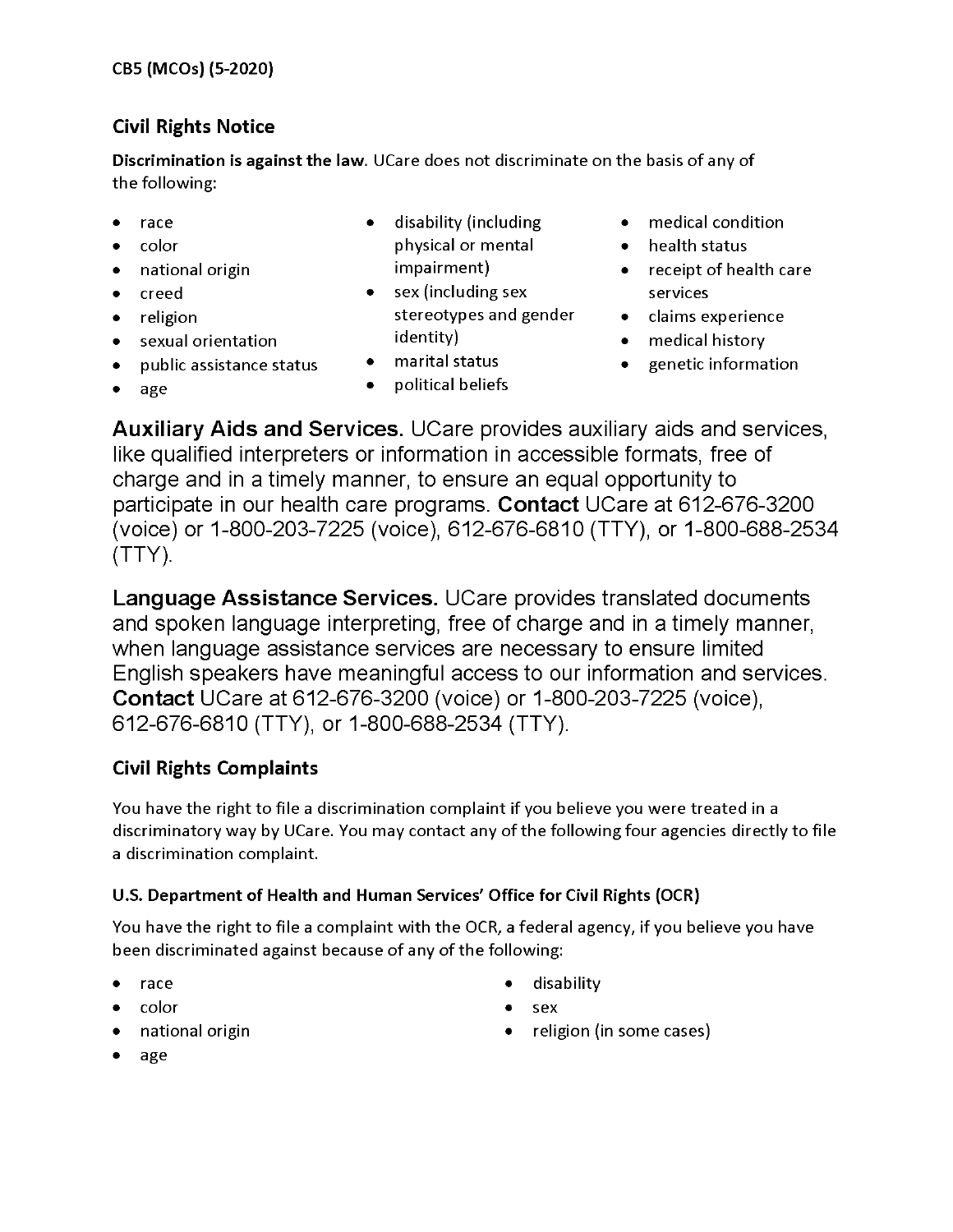Contact the OCR directly to file a complaint:

U.S. Department of Health and Human Services' **Office for Civil Rights** 200 Independence Avenue SW Room 515F **HHH Building** Washington, DC 20201 Customer Response Center: Toll-free: 800-368-1019 TDD 800-537-7697 Email: ocrmail@hhs.gov

### **Minnesota Department of Human Rights (MDHR)**

In Minnesota, you have the right to file a complaint with the MDHR if you believe you have been discriminated against because of any of the following:

race

 $\bullet$ creed

color

- sex
- national origin
- religion
- sexual orientation • marital status
- public assistance  $\bullet$ status
- disability

Contact the MDHR directly to file a complaint:

Minnesota Department of Human Rights 540 Fairview Avenue North Suite 201 St. Paul, MN 55104 651-539-1100 (voice) 800-657-3704 (toll free) 711 or 800-627-3529 (MN Relay) 651-296-9042 (Fax) Info. MDHR@state.mn.us (Email)

### **Minnesota Department of Human Services (DHS)**

You have the right to file a complaint with DHS if you believe you have been discriminated against in our health care programs because of any of the following:

- race
- color  $\bullet$
- national origin
- creed
- religion  $\bullet$
- sexual orientation  $\bullet$
- public assistance status
- age
- $\bullet$ disability (including physical or mental impairment)
- $\bullet$  sex (including sex stereotypes and gender identity)
- marital status  $\bullet$  .
- political beliefs
- medical condition
- $\bullet$ health status
- receipt of health care services
- claims experience
- medical history
- genetic information  $\bullet$  .